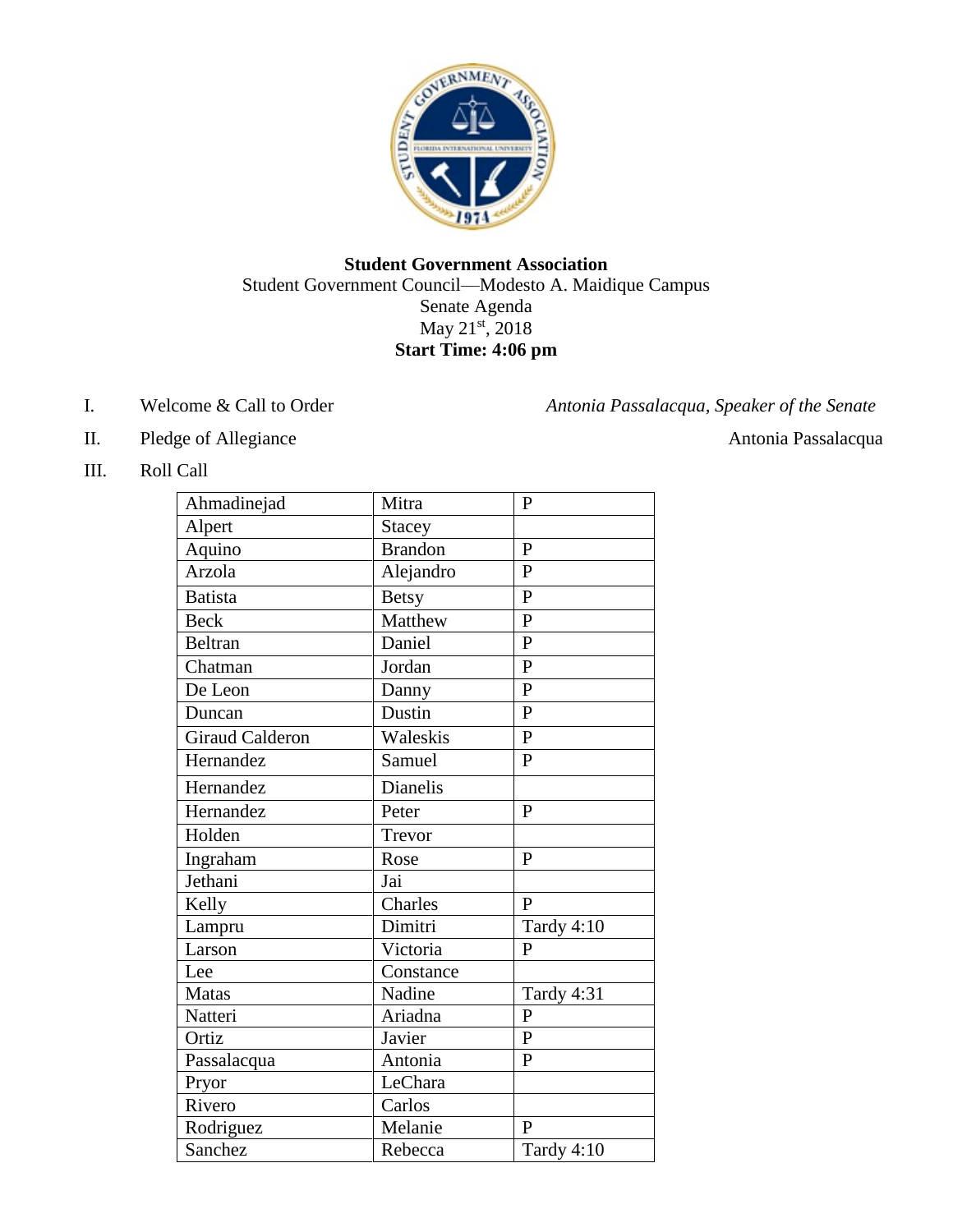| Santos        | Samuel  | P          |
|---------------|---------|------------|
| Simpson       | Tidjan  |            |
| Spencer       | Jessica | Tardy 4:20 |
| <b>Suarez</b> | Luis    |            |
| Vera          | Bertha  | Tardy 4:50 |
| Vulcain       | Dylan   | P          |
| Zahedi        | Leila   | P          |
| 27/36         |         |            |

#### IV. Approval of the Minutes

- A. Senator Peter Hernandez moves to approve last week's minutes. Senator Natteri seconds. Motion passes.
- V. Adoption of the Agenda
	- A. Senator Santos moves to add Resolution 1806 to the agenda. Senator Perter Hernandez seconds. Motion passes.
- VI. Invited Guests
	- A. Cathy Sanchez Human Resources Presentation
- VII. Unfinished Business
- VIII. New Business
	- A. Senator Arzola moves to open the floor to new business. Senator Beck seconds. Motion passes.
	- B. Election of the Student Advocacy Committee Chair
	- C. Senator Beck moves to open the floor for nomination for Student Advocacy Committee Chair. Senator Duncan seconds. Motion passes.
		- i. Senator DeLeon nominates Senator Rodriguez. Senator Rodriguez accept
		- ii. Senator Gerard nominates Senator Vulcain. Senator Vulcain accept
		- iii. Senator Ortiz nominates Senator Santos. Senator Santos accepts.
		- iv. Senator Natteri nominates Senator Spencer. Senator Spencer accept.
		- v. Senator Beck moves to close the floor for nominations. Senator Naterri seconds. Motion passes.
		- 2. Melanie Rodriguez Presentation
		- 3. Samuel Santos Presentation
		- 4. Jessica Spencer Presentation
		- 5. Dylan Vulcain Presentation
		- 6. Senator Ingraham moves to go into discussion period for 10 minutes. Senator Peter Hernandez seconds. Motion passes.
		- 7. Point of personal privilege for Javier Ortiz at 4:49pm
			- i. Returned at 4:51pm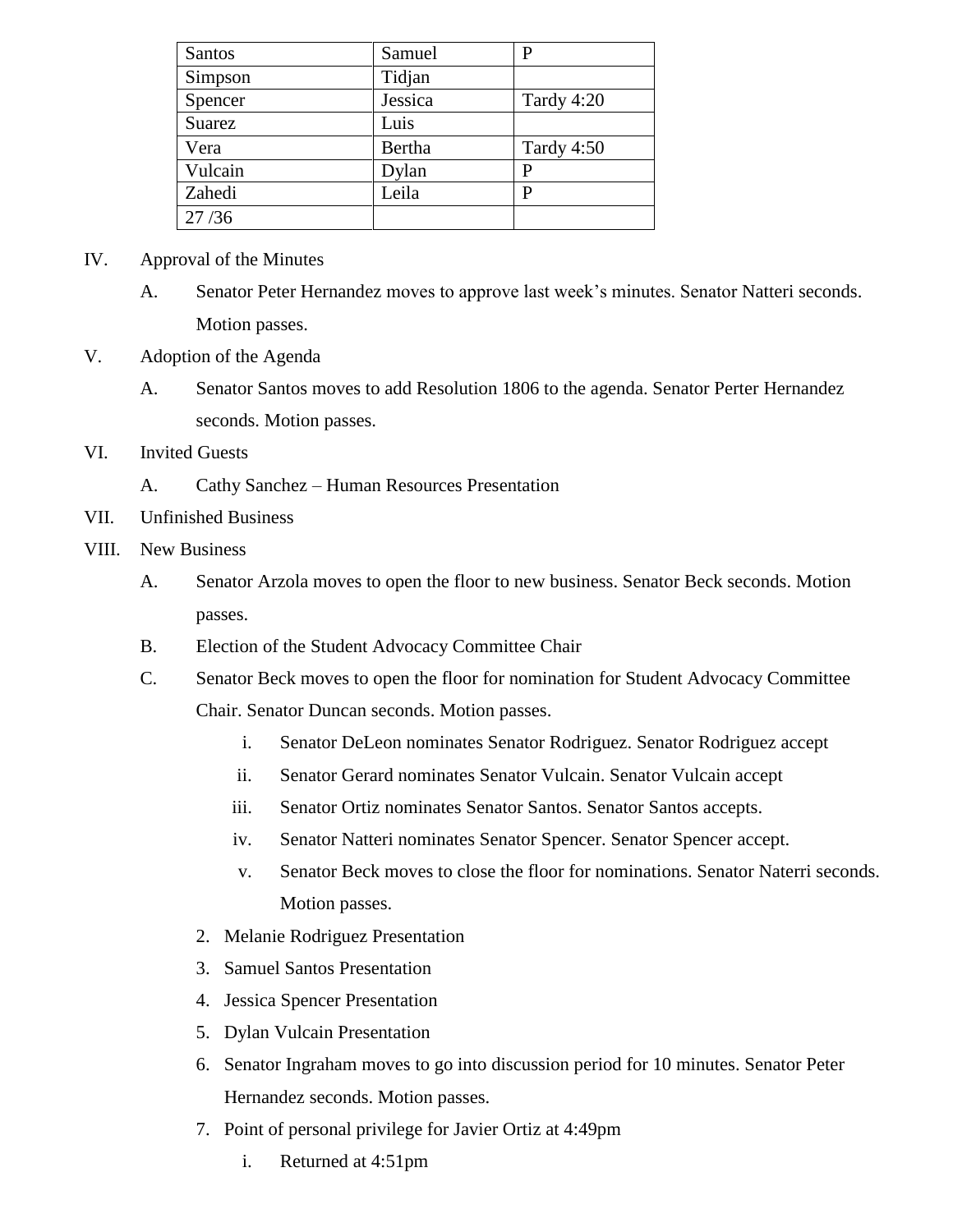| Ahmadinejad            | Mitra          | Melanie                       |
|------------------------|----------------|-------------------------------|
| Alpert                 | <b>Stacey</b>  |                               |
| Aquino                 | <b>Brandon</b> | Samuel                        |
| Arzola                 | Alejandro      | Melanie                       |
| <b>Batista</b>         | <b>Betsy</b>   | Melanie                       |
| <b>Beck</b>            | Matthew        | Dylan                         |
| <b>Beltran</b>         | Daniel         | Samuel                        |
| Chatman                | Jordan         | Melanie                       |
| De Leon                | Danny          | Melanie                       |
| Duncan                 | Dustin         | Samuel                        |
| <b>Giraud Calderon</b> | Waleskis       | Samuel                        |
| Hernandez              | Samuel         | Samuel                        |
| Hernandez              | Dianelis       |                               |
| Hernandez              | Peter          | Melanie                       |
| Holden                 | Trevor         |                               |
| Ingraham               | Rose           | Samuel                        |
| Jethani                | Jai            |                               |
| Kelly                  | Charles        | Melanie                       |
| Lampru                 | Dimitri        | Melanie                       |
| Larson                 | Victoria       | Samuel                        |
| Lee                    | Constance      |                               |
| <b>Matas</b>           | Nadine         | Melanie                       |
| Natteri                | Ariadna        | Samuel                        |
| Ortiz                  | Javier         | Samuel                        |
| Passalacqua            | Antonia        | Abstain, know them personally |
| Pryor                  | LeChara        |                               |
| Rivero                 | Carlos         |                               |
| Rodriguez              | Melanie        | Melanie                       |
| Sanchez                | Rebecca        | Melanie                       |
| <b>Santos</b>          | Samuel         | Samuel                        |
| Simpson                | Tidjan         |                               |
| Spencer                | Jessica        | Jessica                       |
| Suarez                 | Luis           |                               |
| Vera                   | Bertha         |                               |
| Vulcain                | Dylan          | Dylan                         |
| Zahedi                 | Leila          | Melanie                       |
| 12M, 10S 2D 1A         |                |                               |
|                        |                |                               |

- 8. Confirmed: Melanie Rodriguez
- D. Election of the Internal Affairs Committee Chair
	- 1. Senator Beck moves to open the floor for nominations for Internal Affairs Committee Chair. Senator Lampru seconds. Motion passes.
		- i. Senator Ingraham nominates Senator Larson. Senator Larson accepts.
		- ii. Senator Rodriguez nominates Senator Santos. Senator Santos respectfully declines
		- iii. Senator Vulcain nominates Senator Beck. Senator Beck accepts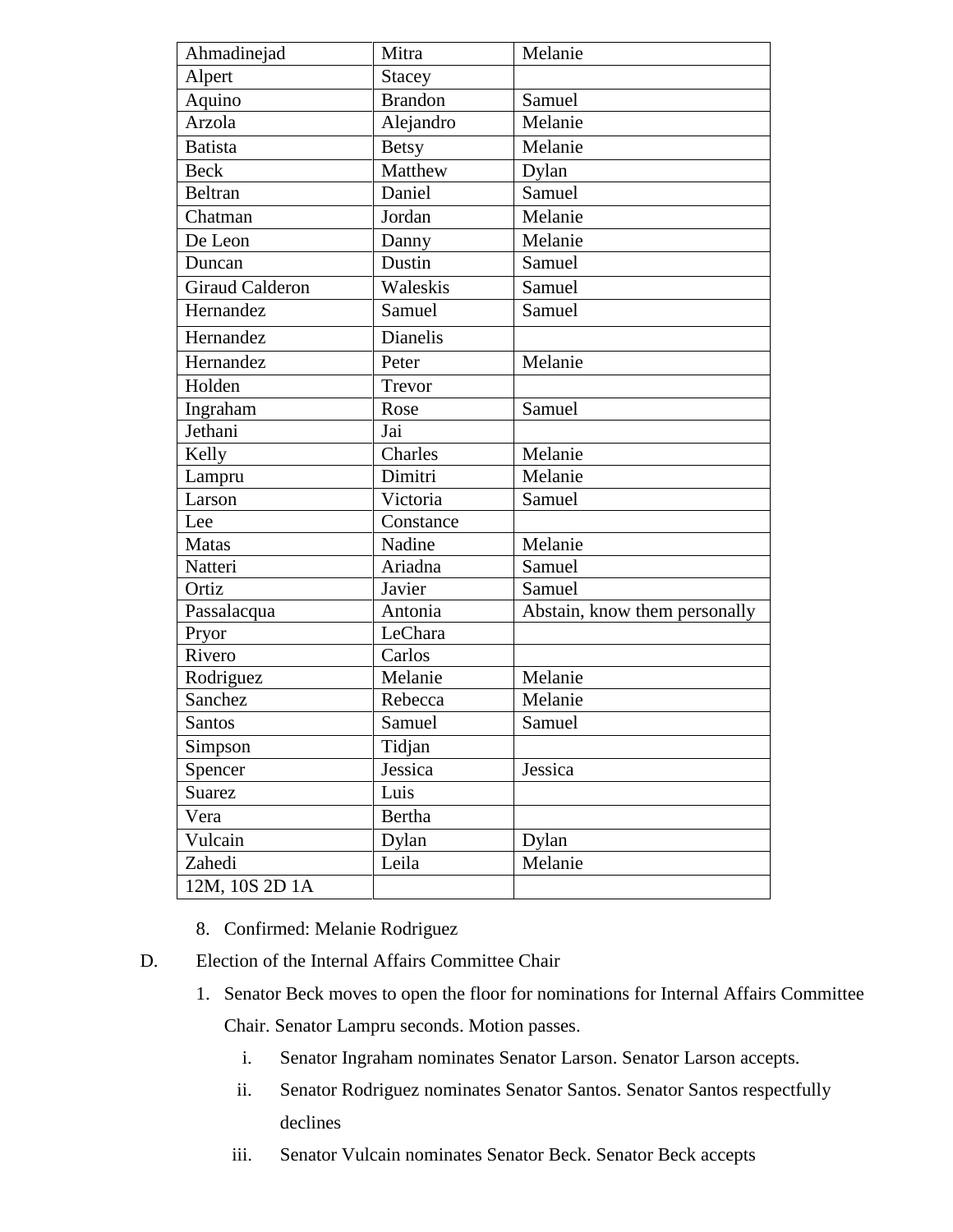- iv. Senator Lampru nominates Senator DeLeon. Senator DeLeon respectfully declines.
- 2. Senator Ortiz moves to close nominations. Senator Peter Hernandez seconds. Motion passes.
- 3. Victoria Larson Presentation
- 4. Mathew Beck Presentation
- 5. Senator Lampru moves to go into a discussion period for 5 minutes. Senator Ahmadinejad seconds.

| Ahmadinejad            | Mitra          | Y              |
|------------------------|----------------|----------------|
| Alpert                 | <b>Stacey</b>  |                |
| Aquino                 | <b>Brandon</b> | N              |
| Arzola                 | Alejandro      | $\mathbf N$    |
| <b>Batista</b>         | <b>Betsy</b>   | Y              |
| <b>Beck</b>            | Matthew        |                |
| <b>Beltran</b>         | Daniel         | $\mathbf N$    |
| Chatman                | Jordan         | Y              |
| De Leon                | Danny          | $\overline{N}$ |
| Duncan                 | Dustin         | $\overline{Y}$ |
| <b>Giraud Calderon</b> | Waleskis       | Y              |
| Hernandez              | Samuel         | N              |
| Hernandez              | Dianelis       |                |
| Hernandez              | Peter          | Y              |
| Holden                 | Trevor         |                |
| Ingraham               | Rose           | Y              |
| Jethani                | Jai            |                |
| Kelly                  | Charles        | ${\bf N}$      |
| Lampru                 | Dimitri        | Y              |
| Larson                 | Victoria       |                |
| Lee                    | Constance      |                |
| Matas                  | Nadine         | Y              |
| Natteri                | Ariadna        | Y              |
| Ortiz                  | Javier         | Y              |
| Passalacqua            | Antonia        | Y              |
| Pryor                  | LeChara        |                |
| Rivero                 | Carlos         |                |
| Rodriguez              | Melanie        | Y              |
| Sanchez                | Rebecca        | $\mathbf N$    |
| <b>Santos</b>          | Samuel         | $\mathbf N$    |
| Simpson                | Tidjan         |                |
| Spencer                | Jessica        | $\mathbf N$    |
| Suarez                 | Luis           |                |
| Vera                   | Bertha         | ${\bf N}$      |
| Vulcain                | Dylan          | ${\bf N}$      |
| Zahedi                 | Leila          | Y              |
| $14 - 11 - 0$          |                |                |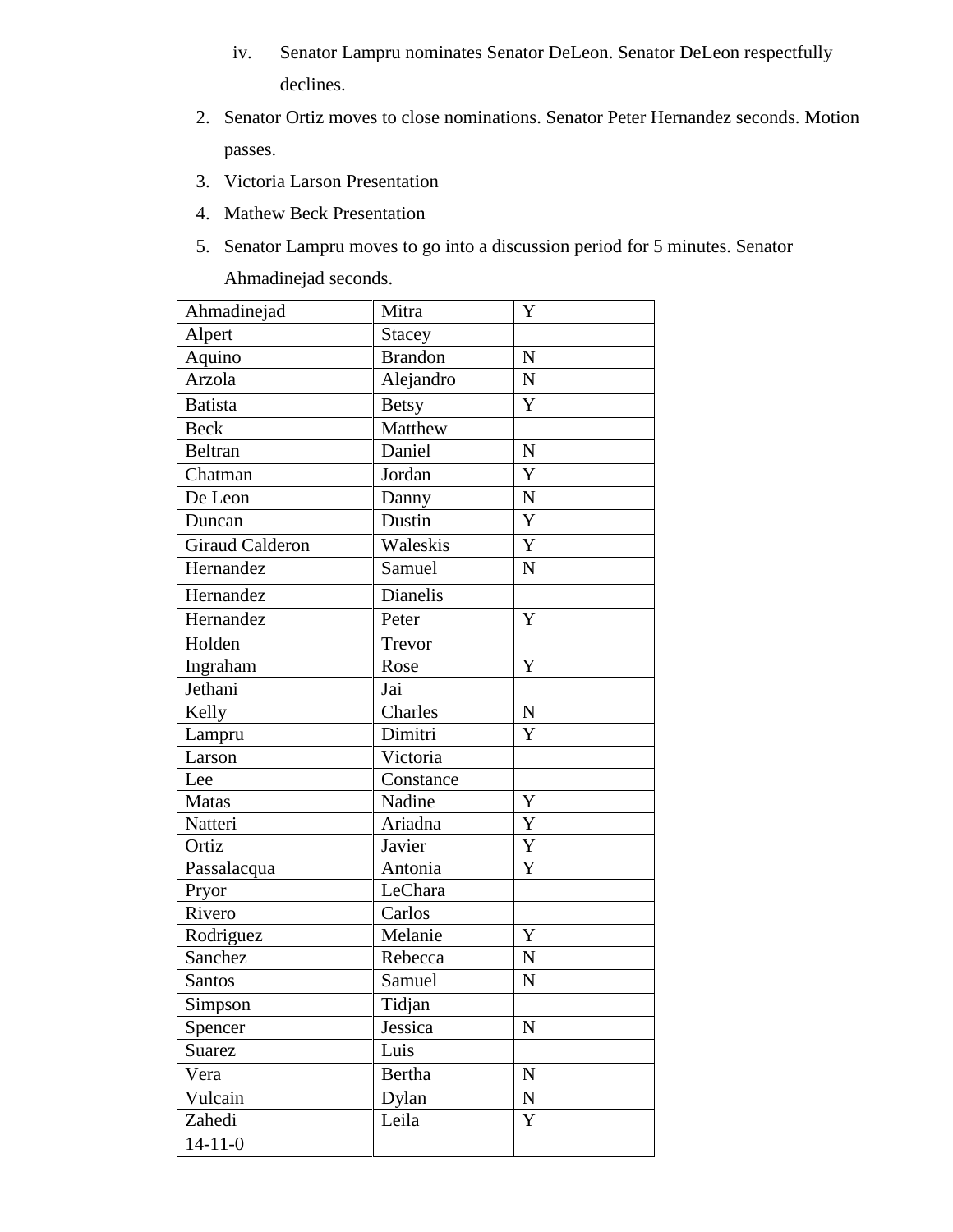# i. Passed: discussion for 5 minutes

| Ahmadinejad            | Mitra           | Victoria                           |
|------------------------|-----------------|------------------------------------|
| Alpert                 | <b>Stacey</b>   |                                    |
| Aquino                 | <b>Brandon</b>  | Abstain, was part of the committee |
| Arzola                 | Alejandro       | Mathew                             |
| <b>Batista</b>         | <b>Betsy</b>    | Mathew                             |
| <b>Beck</b>            | Matthew         | Mathew                             |
| <b>Beltran</b>         | Daniel          | Victoria                           |
| Chatman                | Jordan          | Mathew                             |
| De Leon                | Danny           | Mathew                             |
| Duncan                 | Dustin          | Mathew                             |
| <b>Giraud Calderon</b> | Waleskis        | Mathew                             |
| Hernandez              | Samuel          | Mathew                             |
| Hernandez              | <b>Dianelis</b> |                                    |
| Hernandez              | Peter           | Abstain, know personally           |
| Holden                 | Trevor          |                                    |
| Ingraham               | Rose            | Victoria                           |
| Jethani                | Jai             |                                    |
| Kelly                  | Charles         | Victoria                           |
| Lampru                 | Dimitri         | Mathew                             |
| Larson                 | Victoria        |                                    |
| Lee                    | Constance       |                                    |
| <b>Matas</b>           | Nadine          | Victoria                           |
| Natteri                | Ariadna         | Mathew                             |
| Ortiz                  | Javier          | Mathew                             |
| Passalacqua            | Antonia         | Abstain, know personally           |
| Pryor                  | LeChara         |                                    |
| Rivero                 | Carlos          |                                    |
| Rodriguez              | Melanie         | Mathew                             |
| Sanchez                | Rebecca         | Mathew                             |
| <b>Santos</b>          | Samuel          | Victoria                           |
| Simpson                | Tidjan          |                                    |
| Spencer                | Jessica         | Victoria                           |
| Suarez                 | Luis            |                                    |
| Vera                   | Bertha          | Victoria                           |
| Vulcain                | Dylan           | Mathew                             |
| Zahedi                 | Leila           | Victoria                           |
| 9V, 14M, 3-Abstain     |                 |                                    |

- 6. Confirmed: Mathew Beck
- E. Election of the GPSC Committee Chair
	- 1. Senator Samuel Hernandez moves to open the floor for nominations for GPSC Committee Chair. Senator Lampru seconds. Motion passes.
		- i. Senator Peter Hernandez nominates Senator Ahmadinejad. Senator Ahmadinejad accepts.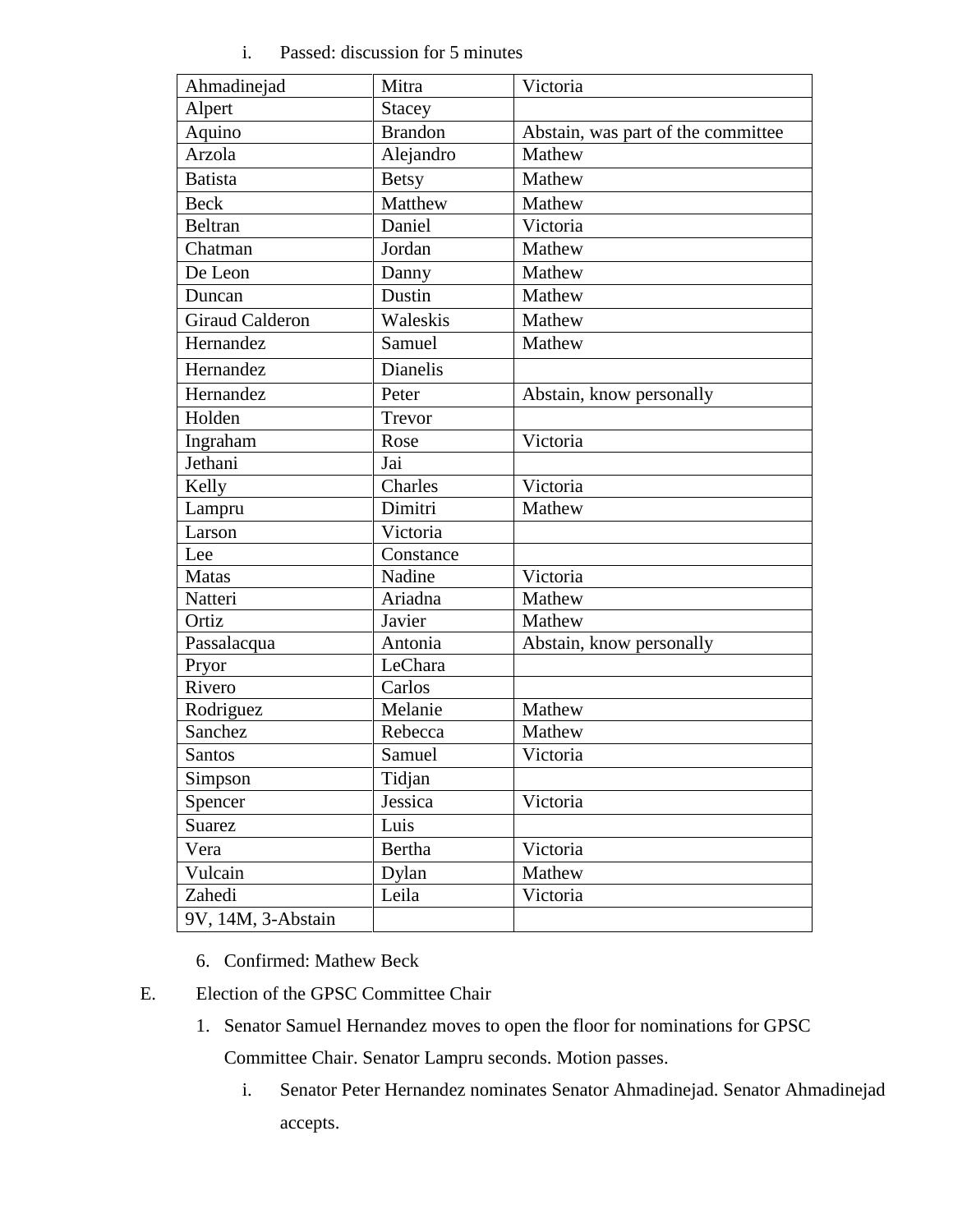- ii. Senator Beck moves to close the floor for nominations. Senator Rodriguez seconds. Motion passes.
- 2. Mitra Ahmadinejad Presentation
	- i. Senator Peter Hernandez moves to vote by acclamation. Senator Ortiz seconds. Motion passes.
	- ii. Confirmed: Mitra Ahmadinejad
- F. Executive Order 1801
- G. Resolution 1806
	- 1. Senator Aquino moves to make a friendly amendment to change the word in Section 2 to SGA MMC. Senator Santos accepts.
	- 2. Senator Peter Hernandez moves to bypass second reading Senator Natteri seconds.

| Ahmadinejad            | Mitra          | Y                     |
|------------------------|----------------|-----------------------|
| Alpert                 | <b>Stacey</b>  |                       |
| Aquino                 | <b>Brandon</b> | Y                     |
| Arzola                 | Alejandro      | Y                     |
| <b>Batista</b>         | <b>Betsy</b>   | Y                     |
| <b>Beck</b>            | Matthew        | Y                     |
| <b>Beltran</b>         | Daniel         | Y                     |
| Chatman                | Jordan         | $\overline{Y}$        |
| De Leon                | Danny          | Y                     |
| Duncan                 | Dustin         | $\overline{\text{Y}}$ |
| <b>Giraud Calderon</b> | Waleskis       | Y                     |
| Hernandez              | Samuel         | Y                     |
| Hernandez              | Dianelis       |                       |
| Hernandez              | Peter          | Y                     |
| Holden                 | Trevor         |                       |
| Ingraham               | Rose           | Y                     |
| Jethani                | Jai            |                       |
| Kelly                  | Charles        | $\mathbf N$           |
| Lampru                 | Dimitri        | Y                     |
| Larson                 | Victoria       | Y                     |
| Lee                    | Constance      |                       |
| <b>Matas</b>           | Nadine         | Y                     |
| Natteri                | Ariadna        | Y                     |
| Ortiz                  | Javier         | Y                     |
| Passalacqua            | Antonia        | Y                     |
| Pryor                  | LeChara        |                       |
| Rivero                 | Carlos         |                       |
| Rodriguez              | Melanie        | Y                     |
| Sanchez                | Rebecca        | Y                     |
| <b>Santos</b>          | Samuel         | Y                     |
| Simpson                | Tidjan         |                       |
| Spencer                | Jessica        | Y                     |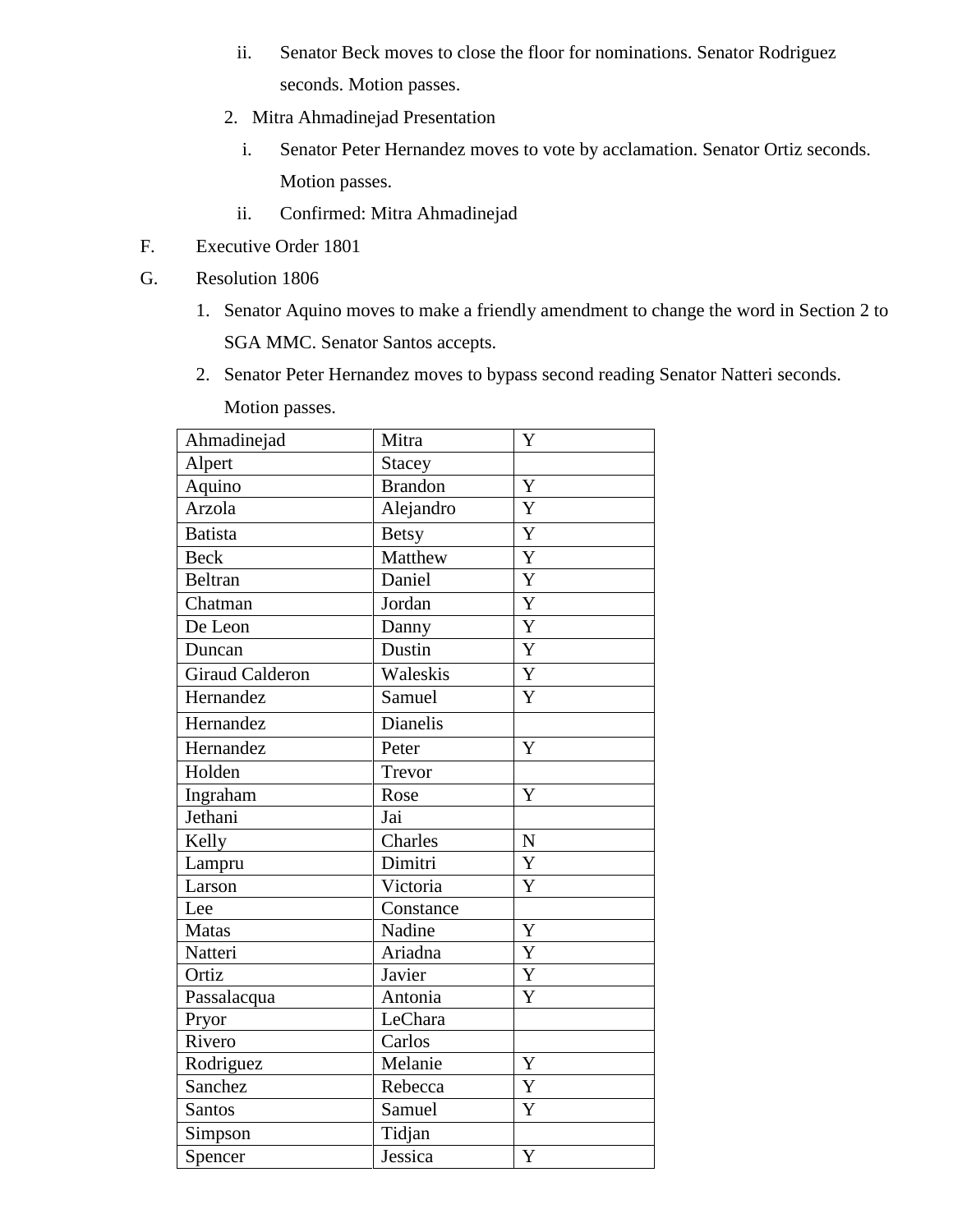| Suarez       | Luis   |  |
|--------------|--------|--|
| Vera         | Bertha |  |
| Vulcain      | Dylan  |  |
| Zahedi       | Leila  |  |
| $26 - 1 - 0$ |        |  |

- 3. Passed 26-1-0
- H. Senator Aquino moves to table Senate Bill 1809 1813 for next meeting. Senator Beck seconds. Motion passes.
- I. Senate Bill 1809
- J. Senate Bill 1810
- K. Senate Bill 1811
- L. Senate Bill 1812
- M. Senate Bill 1813

#### IX. Committee Reports

- A. Finance Committee
- B. Rules, Legislation & Judiciary Committee
	- 1. Judicial Branch will be meeting during the Fall Thursday's at 4:00 pm.
- C. Operational Review Committee

### X. Executive Board Reports

- A. Speaker of the Senate
	- 1. Online Expectations
		- i. Executive board can decide to not count a vote if there is no response from the online participants after 2 chances.
	- 2. Make delegation group chats/start planning your goals, and initiatives.
	- 3. Will send out dean email template.
	- 4. If you have any questions please email [sgaspeaker@fiu.edu](mailto:sgaspeaker@fiu.edu)
- B. Speaker Pro Tempore of the Senate
	- 1. Please attend Senate Training Sessions
	- 2. Summer A office hours: Tues 10AM-3PM, Thurs 10AM-3PM
	- 3. If you have any questions please email [sgaprotemp@fiu.edu](mailto:sgaprotemp@fiu.edu)
- C. President
	- 1. Cabinet applications are out. Please encourage your friends to apply if interested.
	- 2. SGA Retreat is June 22-23.
	- 3. Board of Trustees meeting tomorrow
	- 4. There will be a committee of students and staff to a proposal for the governing documents. I will be appointing two students to the committee.